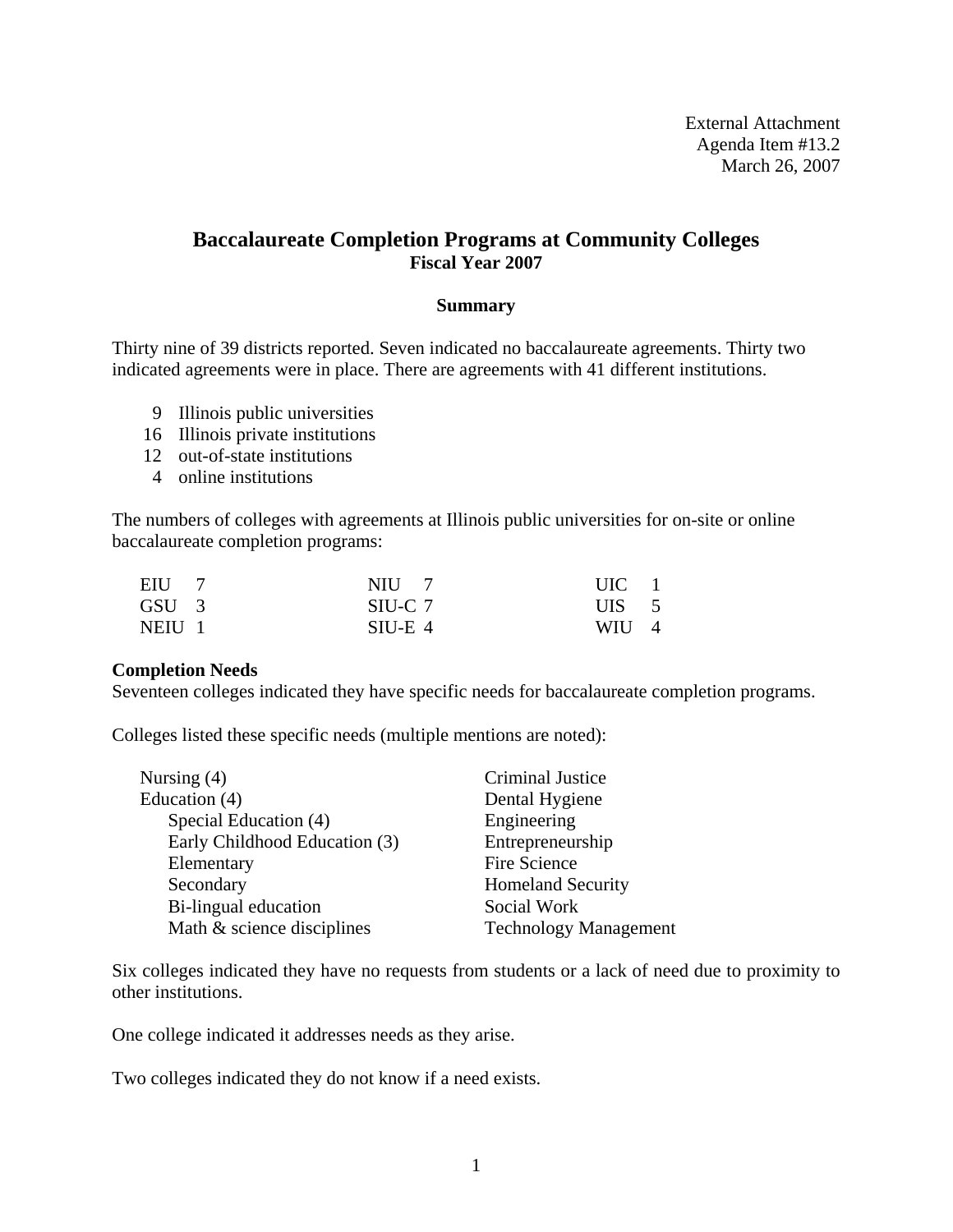# **Colleges Indicating Baccalaureate Completion Need**

Question: Do the residents of your district have need for a baccalaureate completion program beyond what is currently available to them?

| <b>Institution</b>      | <b>Needs</b>                                                                                                                                                                                                                                                                                                                                                                                                                                                                                                |
|-------------------------|-------------------------------------------------------------------------------------------------------------------------------------------------------------------------------------------------------------------------------------------------------------------------------------------------------------------------------------------------------------------------------------------------------------------------------------------------------------------------------------------------------------|
| <b>Black Hawk</b>       | Special Education, Early Childhood Education, Social Work, Engineering                                                                                                                                                                                                                                                                                                                                                                                                                                      |
| Elgin                   | Yes, especially education programs.                                                                                                                                                                                                                                                                                                                                                                                                                                                                         |
| <b>Harper</b>           | Yes, in: Fire Science, Criminal Justice, Homeland Security, Technology<br>Management, Entrepreneurship, Dental Hygiene, Nursing, Specialized<br>teaching - math, science, special education and bi-lingual education                                                                                                                                                                                                                                                                                        |
| <b>Highland</b>         | Yes                                                                                                                                                                                                                                                                                                                                                                                                                                                                                                         |
| <b>Illinois Central</b> | Absolutely!! According to the most recent census our district has an<br>above the national average number of residents with associate degrees but<br>well below the national average in citizens with bachelor's degrees. Also,<br>Caterpillar (a fortune 100 company) most often requires a bachelor's<br>degree for many of their professional positions. Illinois Central College,<br>aside from the agreements mentioned above, has no other State<br>University serving the residents of our district. |
| <b>Illinois Valley</b>  | Yes. We are in the middle of the district and are $50+$ miles from any<br>public university. 12% of the adults in our district have a baccalaureate<br>degree. We need much more access.                                                                                                                                                                                                                                                                                                                    |
| John A. Logan           | There are on-going requests in the Education area.                                                                                                                                                                                                                                                                                                                                                                                                                                                          |
| <b>Kankakee</b>         | Yes. Our local hospitals are trying to achieved magnate status and they<br>need a BSN completion program in Kankakee during convenient hours<br>for their ADNs. Currently, KCC is supplying most of the ADNs for these<br>hospitals.                                                                                                                                                                                                                                                                        |
| Lewis & Clark           | There may be additional specific baccalaureate degrees of interest to the<br>residents of the Lewis and Clark District.                                                                                                                                                                                                                                                                                                                                                                                     |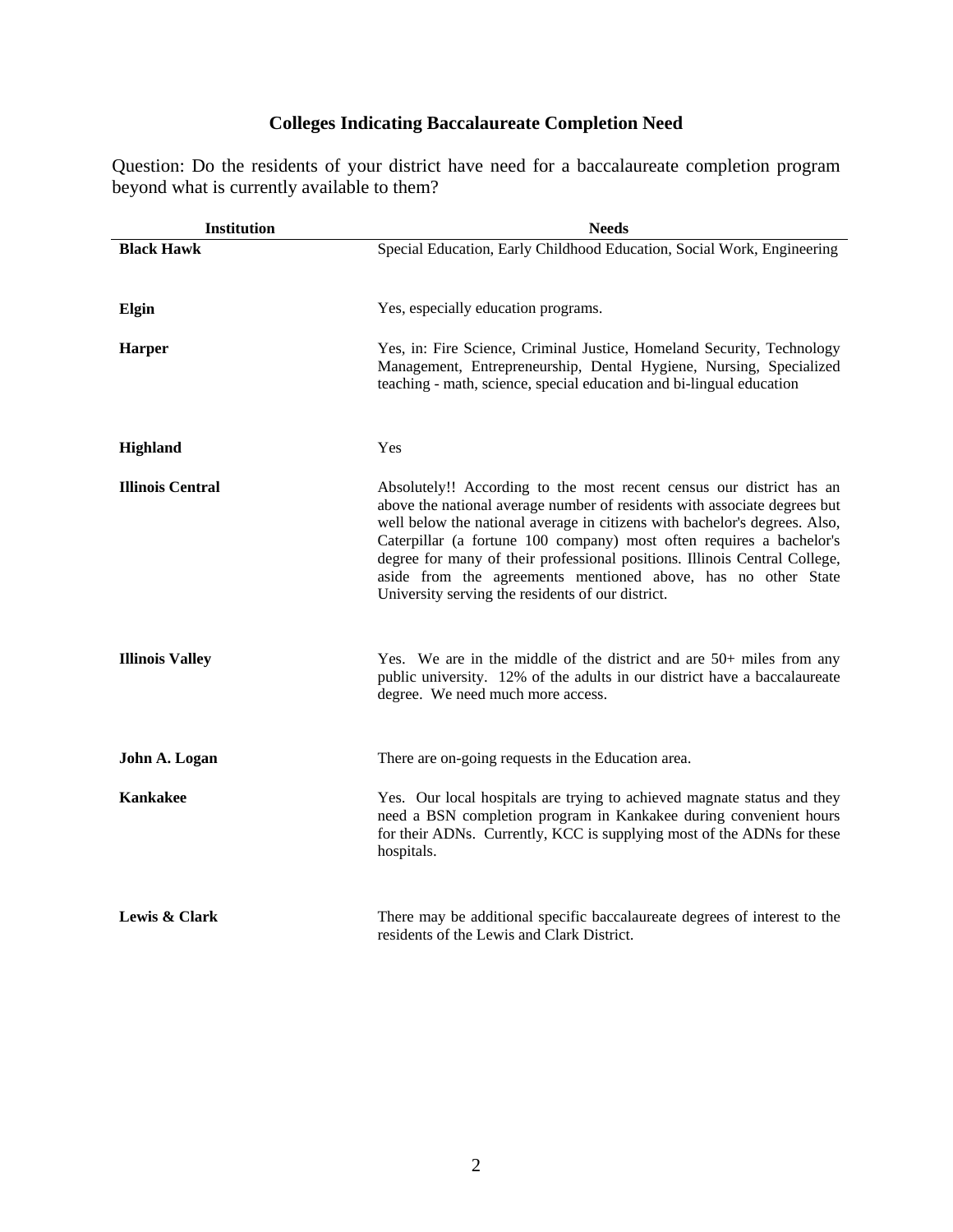| Institution           | <b>Needs</b>                                                                                                                                                                                                                                                                                                                                                                                                                                                                                                                                                                                                                           |
|-----------------------|----------------------------------------------------------------------------------------------------------------------------------------------------------------------------------------------------------------------------------------------------------------------------------------------------------------------------------------------------------------------------------------------------------------------------------------------------------------------------------------------------------------------------------------------------------------------------------------------------------------------------------------|
| <b>Lincoln Land</b>   | One area where we see a need is a Bachelors Degree in Education,<br>especially in some specialty areas such as special education. Students<br>cannot receive a degree in education from the local public university<br>(UIS); students can receive a degree in education from a local private<br>university (SCI-Benedictine), but it is expensive and the degree is only in<br>elementary education. There are discussions in the works with another<br>regional, public university regarding a Bachelors degree in education. In<br>addition, we are currently working with UIS to create a partnership with<br>our online programs. |
| <b>Moraine Valley</b> | We don't have any specific indications that community residents need, but<br>do not have access to, baccalaureate completion programs. Since there are<br>currently none, yes, if the right programs and access were available. This<br>might mean online degree completion agreements.                                                                                                                                                                                                                                                                                                                                                |
| Parkland              | Yes. Although many needs are met through the current offerings, there<br>are still needs from the AAS degree graduates. We are identifying those<br>needs and will fill as programs are available.                                                                                                                                                                                                                                                                                                                                                                                                                                     |
| <b>Richland</b>       | A baccalaureate completion program in Nursing is greatly needed.                                                                                                                                                                                                                                                                                                                                                                                                                                                                                                                                                                       |
| <b>Rock Valley</b>    | Yes, there are target areas with good employment opportunities and no<br>bachelor completion offerings available to date (early childhood<br>education, special education, secondary education in various areas just to<br>name a few).                                                                                                                                                                                                                                                                                                                                                                                                |
|                       | Note: Rockford College does offer some secondary education options,<br>however, they do not offer early childhood or special education with<br>various specialty areas.                                                                                                                                                                                                                                                                                                                                                                                                                                                                |
| <b>Sauk Valley</b>    | Yes, Ashford University from Iowa has requested permission to offer<br>classes on the SVCC campus. Once received, classes will probably start<br>in summer or fall semesters. The number of bachelor degreed students in<br>the SVCC district is approximately half of the state average. While Sauk<br>has several online opportunities for students, many students prefer a<br>traditional classroom approach for their education.                                                                                                                                                                                                   |
| <b>Shawnee</b>        | Yes. We are currently working to develop additional agreements to<br>provide programs in the areas of early childhood and elementary<br>education.                                                                                                                                                                                                                                                                                                                                                                                                                                                                                     |
| <b>Southeastern</b>   | Additional opportunities for district residents to earn bachelor degrees<br>and graduate degrees online and in a traditional format are needed.<br>Examples of content areas include nursing and education.                                                                                                                                                                                                                                                                                                                                                                                                                            |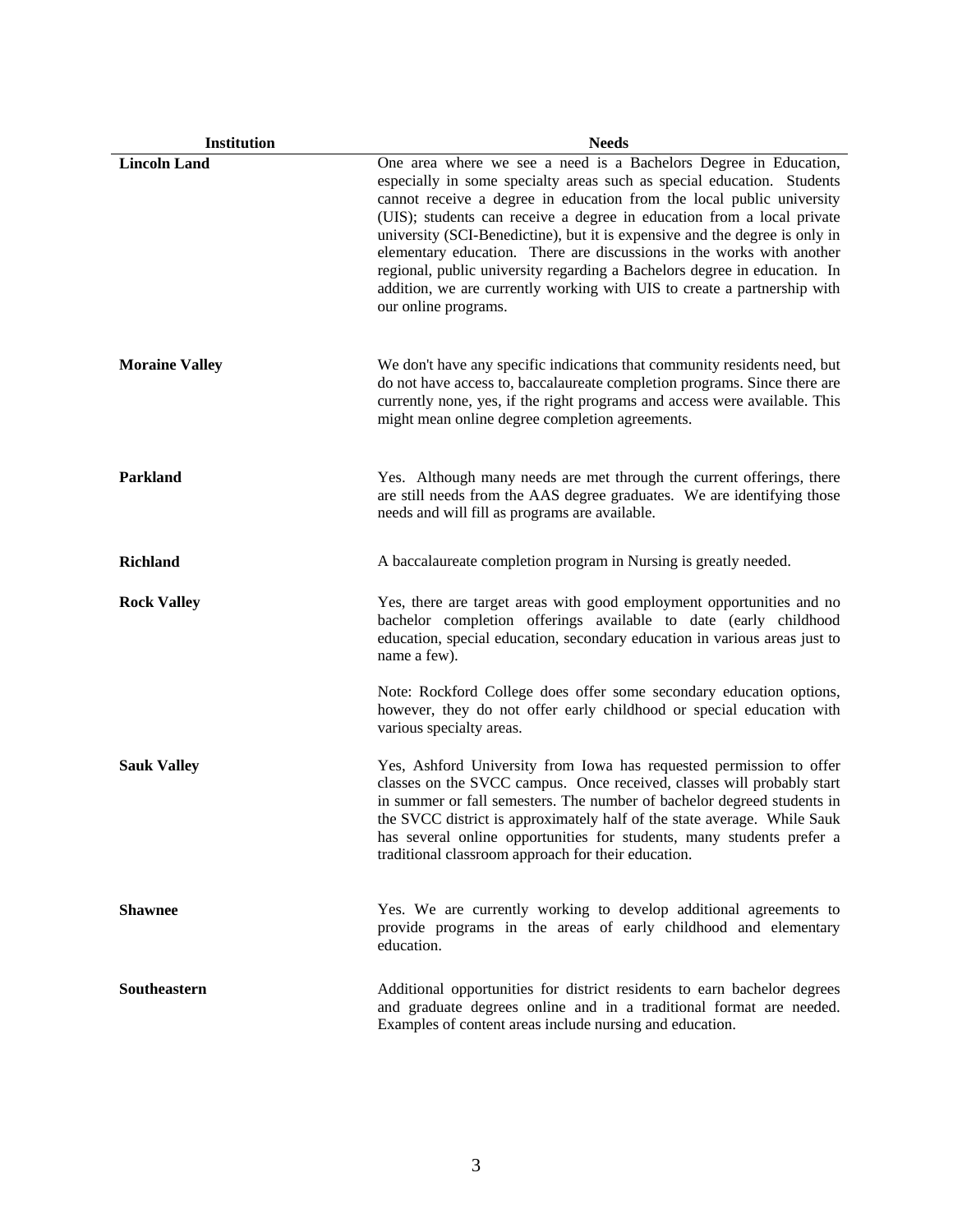| <b>College</b>       | <b>Partner Institution</b>              | <b>On-Campus</b>                                                                                                    | Online                                                                                                                                                                                                                                                                                                                                                                                                                                                                                                                                                                                                                                            |
|----------------------|-----------------------------------------|---------------------------------------------------------------------------------------------------------------------|---------------------------------------------------------------------------------------------------------------------------------------------------------------------------------------------------------------------------------------------------------------------------------------------------------------------------------------------------------------------------------------------------------------------------------------------------------------------------------------------------------------------------------------------------------------------------------------------------------------------------------------------------|
| <b>Black Hawk</b>    | Franklin University                     |                                                                                                                     | Accounting<br><b>Applied Management</b><br><b>Business Management</b><br><b>Computer Science</b><br><b>Digital Communication</b><br>Health Care Management<br>Management Information<br>Systems<br><b>Public Safety Management</b>                                                                                                                                                                                                                                                                                                                                                                                                                |
|                      | Roosevelt University                    |                                                                                                                     | Organizational Leadership                                                                                                                                                                                                                                                                                                                                                                                                                                                                                                                                                                                                                         |
|                      | University of Illinois -<br>Chicago     |                                                                                                                     | <b>Bachelor of Science Nursing</b>                                                                                                                                                                                                                                                                                                                                                                                                                                                                                                                                                                                                                |
|                      | University of Illinois -<br>Springfield |                                                                                                                     | <b>Business Administration</b><br>Economics<br><b>Computer Science</b><br>English<br>History<br><b>Liberal Studies</b><br><b>Mathematical Sciences</b><br>Philosophy                                                                                                                                                                                                                                                                                                                                                                                                                                                                              |
| <b>City Colleges</b> | (No agreement)                          |                                                                                                                     |                                                                                                                                                                                                                                                                                                                                                                                                                                                                                                                                                                                                                                                   |
| <b>Danville</b>      | Eastern Illinois<br>University          | <b>B.A.</b> General Studies<br><b>B.S. Elementary Education</b><br>B.S. Career and<br><b>Organizational Studies</b> |                                                                                                                                                                                                                                                                                                                                                                                                                                                                                                                                                                                                                                                   |
|                      | Franklin University                     |                                                                                                                     | <b>B.S.</b> Accounting<br><b>B.S. Applied Management</b><br><b>B.S. Business Administration</b><br><b>B.S. Business Forensics</b><br><b>B.S. Computer Science</b><br>B.S. Digital Communication<br>(E-Marketing concentration)<br><b>B.S. Digital Communication</b><br>(Web Development<br>concentration)<br><b>B.S. Financial Management</b><br><b>B.S. Forensic Accounting</b><br><b>B.S. Healthcare Management</b><br><b>B.S. Human Resources</b><br>Management<br><b>B.S. Information Technology</b><br><b>B.S. Management</b><br>B.S. Management Information<br>Sciences<br><b>B.S. Marketing</b><br><b>B.S. Public Safety</b><br>Management |

# **College Responses**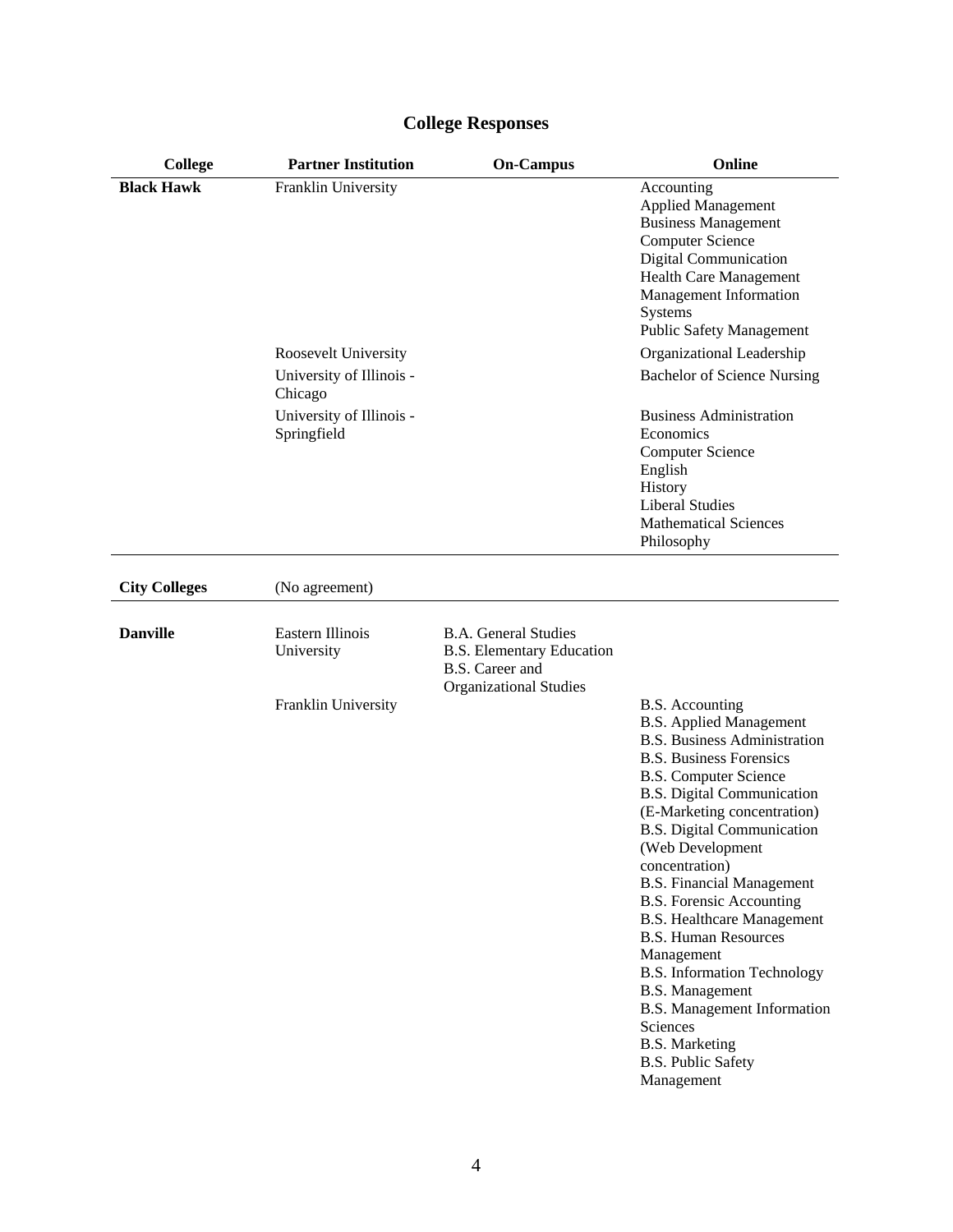| <b>College</b> | <b>Partner Institution</b>                   | <b>On-Campus</b>                                                                                                      | Online                                                                                                                                                                                                                                                                   |
|----------------|----------------------------------------------|-----------------------------------------------------------------------------------------------------------------------|--------------------------------------------------------------------------------------------------------------------------------------------------------------------------------------------------------------------------------------------------------------------------|
|                | Southern Illinois<br>University - Carbondale | <b>B.S. Manufacturing</b><br><b>Engineering Technology</b>                                                            | <b>B.S.</b> Information Technology                                                                                                                                                                                                                                       |
| <b>DuPage</b>  | Franklin University                          |                                                                                                                       | B.S. Accounting, Business<br>Administration, Computer<br>Science, Digital<br>Communication, Healthcare<br>Management, Human<br>Resources Management,<br>Information Technology,<br>Management, MIS,<br>Marketing, Public Safety<br>Management, Applied<br>Management     |
|                | Saint Leo University                         |                                                                                                                       | <b>B.A Accounting, Business</b><br>Administration, CIS Programs                                                                                                                                                                                                          |
|                | Kaplan College                               |                                                                                                                       | <b>B.S. Management (Applied</b><br>Management Concentration),<br><b>B.S.</b> Management<br>(Information Technology<br>Concentration)                                                                                                                                     |
|                | University of Phoenix                        |                                                                                                                       | B.S. Management emphasis<br>CIS/Application Programmer,<br>B.S. Information Technology,<br>B.S. Management emphasis<br>Marketing/Retailing, B.S.<br>Business Administration, B.S.<br>Management emphasis<br>CIS/Microcomputer<br>Specialist, B.S. Business<br>Management |
|                | <b>Drexel University</b>                     |                                                                                                                       | B.S. Communication, Applied<br>Technology.<br>RN to BSN Program.                                                                                                                                                                                                         |
|                | Indiana University                           |                                                                                                                       | <b>Bachelor of General Studies</b>                                                                                                                                                                                                                                       |
|                | Regis University                             |                                                                                                                       | B.S. Accounting, Business<br>Administration, CIS,<br>Computer Networking,<br>Computer Science, Finance,<br>Marketing, Public<br>Administration                                                                                                                           |
| Elgin          | Northern Illinois<br>University              | <b>Bachelor</b> of General<br><b>Studies: Health and Human</b><br><b>Services</b><br><b>Liberal Arts and Sciences</b> |                                                                                                                                                                                                                                                                          |
|                |                                              | Bachelor of Science in                                                                                                |                                                                                                                                                                                                                                                                          |

Nursing for RN's

All hybrid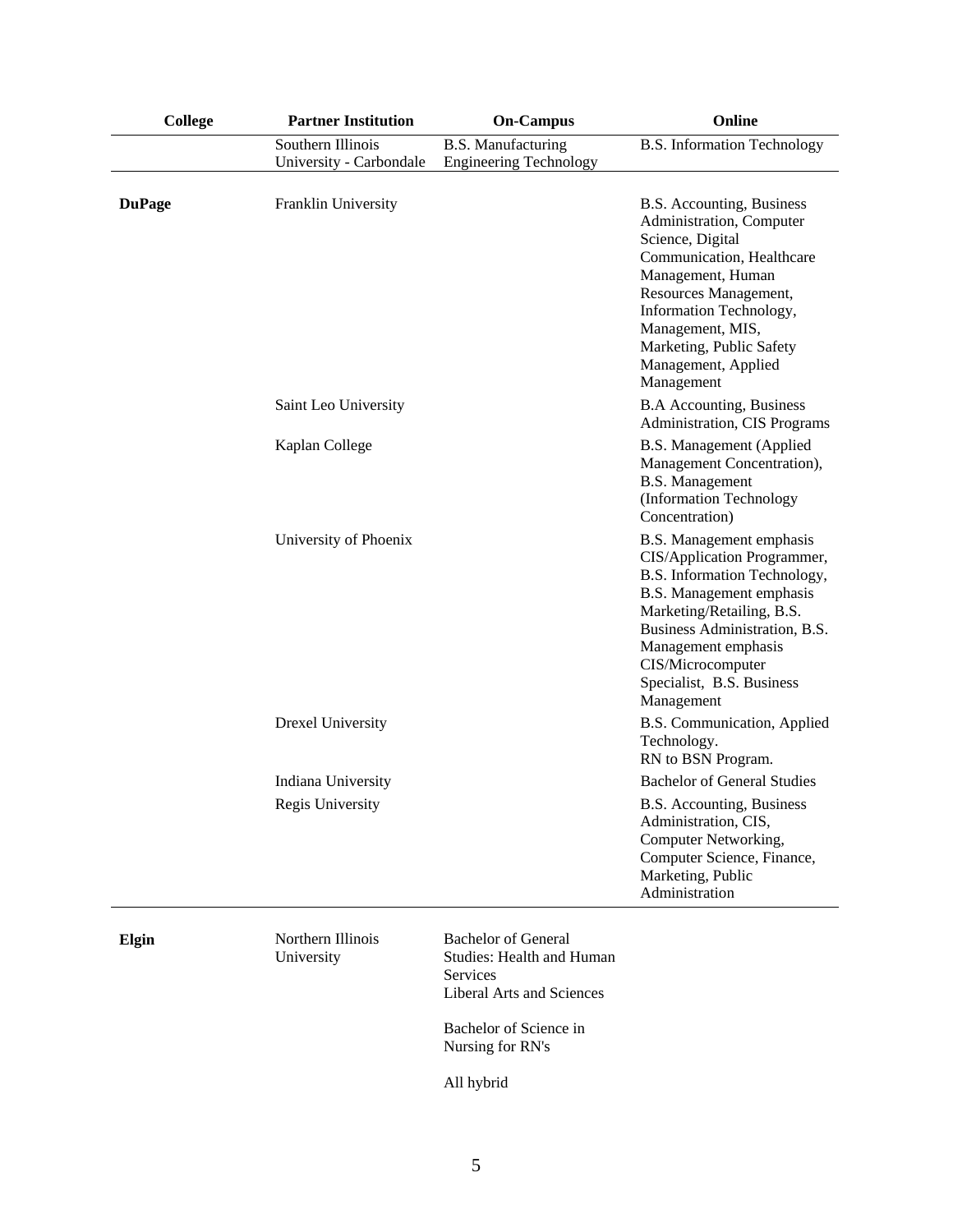| <b>College</b> | <b>Partner Institution</b>                                   | <b>On-Campus</b>                                                                                     | Online                                                                                                                                                                                                                                                                                                                                                                                                            |
|----------------|--------------------------------------------------------------|------------------------------------------------------------------------------------------------------|-------------------------------------------------------------------------------------------------------------------------------------------------------------------------------------------------------------------------------------------------------------------------------------------------------------------------------------------------------------------------------------------------------------------|
|                | Roosevelt University                                         | BS in Professional Studies,<br>Organizational Leadership                                             |                                                                                                                                                                                                                                                                                                                                                                                                                   |
|                | Columbia College of<br>Missouri                              | <b>BA:</b> Business<br>Administration<br>Criminal Justice Admin.<br><b>Interdisciplinary Studies</b> | <b>BA: Business Administration</b><br>Criminal Justice Admin.<br>History<br><b>Interdisciplinary Studies</b><br>Psychology                                                                                                                                                                                                                                                                                        |
|                |                                                              | <b>BS:</b> Business<br>Administration                                                                | BS: Business Admin.                                                                                                                                                                                                                                                                                                                                                                                               |
|                | Indiana University                                           |                                                                                                      | <b>BA: General Studies</b>                                                                                                                                                                                                                                                                                                                                                                                        |
|                | Franklin University                                          |                                                                                                      | <b>BA: Business Administration</b><br><b>Technical Management</b><br><b>Computer Science</b><br>Management Information<br>Systems<br><b>Health Care Management</b><br><b>Public Safety Management</b>                                                                                                                                                                                                             |
| Harper         | Northern Illinois<br>University                              | RN to BSN Completion                                                                                 |                                                                                                                                                                                                                                                                                                                                                                                                                   |
|                | Franklin University                                          |                                                                                                      | Many Harper degrees that can<br>lead to a BS at Franklin in:<br>Accounting<br><b>Applied Management</b><br><b>Business Administration</b><br><b>Computer Science</b><br><b>Digital Communication</b><br>Healthcare Management<br><b>Human Resources</b><br>Management<br><b>Information Technology</b><br>Management<br><b>Management Information</b><br>Sciences<br>Marketing<br><b>Public Safety Management</b> |
|                | Indiana University<br>School of Continuing<br><b>Studies</b> |                                                                                                      | AA, AS, AFA-Art, AFA-<br>Music or AES at Harper to a<br><b>BGS</b> at Indiana University<br>School of Continuing Studies                                                                                                                                                                                                                                                                                          |
|                | University of<br>Wisconsin at Green Bay                      |                                                                                                      | RN to BSN Completion                                                                                                                                                                                                                                                                                                                                                                                              |
|                | Western Illinois<br>University                               |                                                                                                      | AAS in Fire Science<br>Technology at Harper leading<br>to Board of Trustees Bachelor<br>of Arts Degree Program with<br>emphasis in fire service<br>courses at WIU                                                                                                                                                                                                                                                 |
|                | Eastern Illinois<br>University                               |                                                                                                      | AA, AS or AFA at Harper to<br>Board of Trustees Bachelor of<br>Arts in General Studies<br>Degree at EIU                                                                                                                                                                                                                                                                                                           |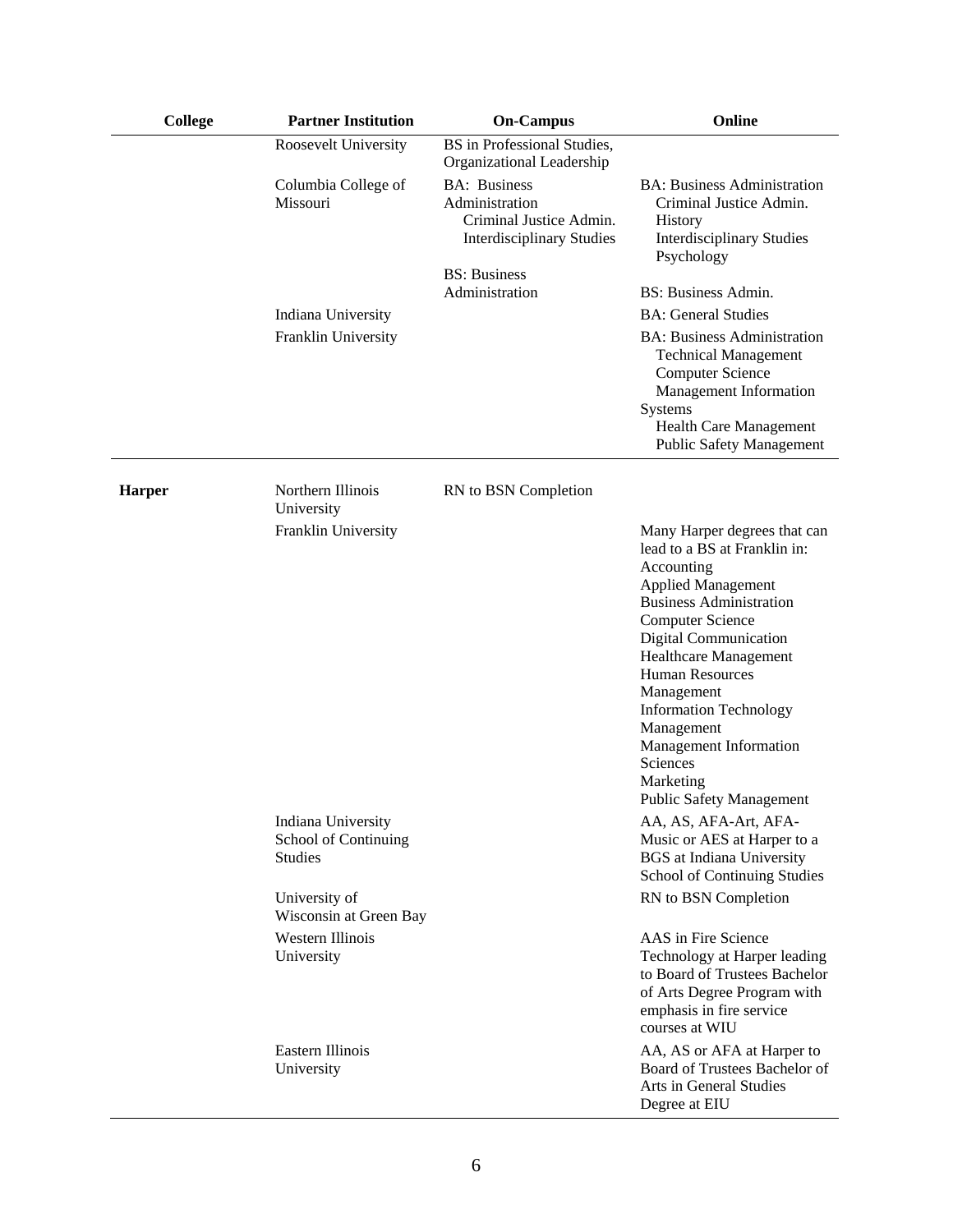| College                 | <b>Partner Institution</b>                                                | <b>On-Campus</b>                                                                                                 | Online                                                                                                                                                                                                                                                                                      |
|-------------------------|---------------------------------------------------------------------------|------------------------------------------------------------------------------------------------------------------|---------------------------------------------------------------------------------------------------------------------------------------------------------------------------------------------------------------------------------------------------------------------------------------------|
| <b>Heartland</b>        | Franklin University                                                       |                                                                                                                  | The agreement with Franklin<br>is a mostly online program.                                                                                                                                                                                                                                  |
| <b>Highland</b>         | Columbia College                                                          | <b>BA-Business</b><br>Administration<br><b>BS-Business Administration</b><br><b>BA-Interdisciplinary Studies</b> | <b>BA-Psychology</b><br><b>BA-Criminal Justice</b><br>Administration<br><b>BS-Business Administration</b><br><b>BA-Business Administration</b><br><b>BA-Interdisciplinary Studies</b><br><b>BA-Human Services</b><br><b>BA-History</b><br><b>BA-American Studies</b><br><b>BA-Sociology</b> |
| <b>Illinois Central</b> | University of Illinois -<br>Springfield<br>Western Illinois<br>University | Accountancy<br><b>Criminal Justice</b><br><b>Business Management</b>                                             | <b>Bachelors Degree Completion</b><br>in General Studies                                                                                                                                                                                                                                    |
| <b>Illinois Eastern</b> | Franklin University                                                       |                                                                                                                  | Accounting, Applied Mgmt,<br><b>Business Administration,</b><br>Computer Science, Digital<br>Communication, Healthcare<br>Mgmt, Human Resources<br>Mgmt, Information<br>Technology, Management,<br>Mgmt Information Sciences,<br>Marketing, Public Safety<br>Mgmt.                          |
| <b>Illinois Valley</b>  | Franklin University                                                       |                                                                                                                  | 6 BS degree options                                                                                                                                                                                                                                                                         |
| <b>Joliet</b>           | Franklin University                                                       |                                                                                                                  | <b>Business Degree</b><br><b>Computer Science</b>                                                                                                                                                                                                                                           |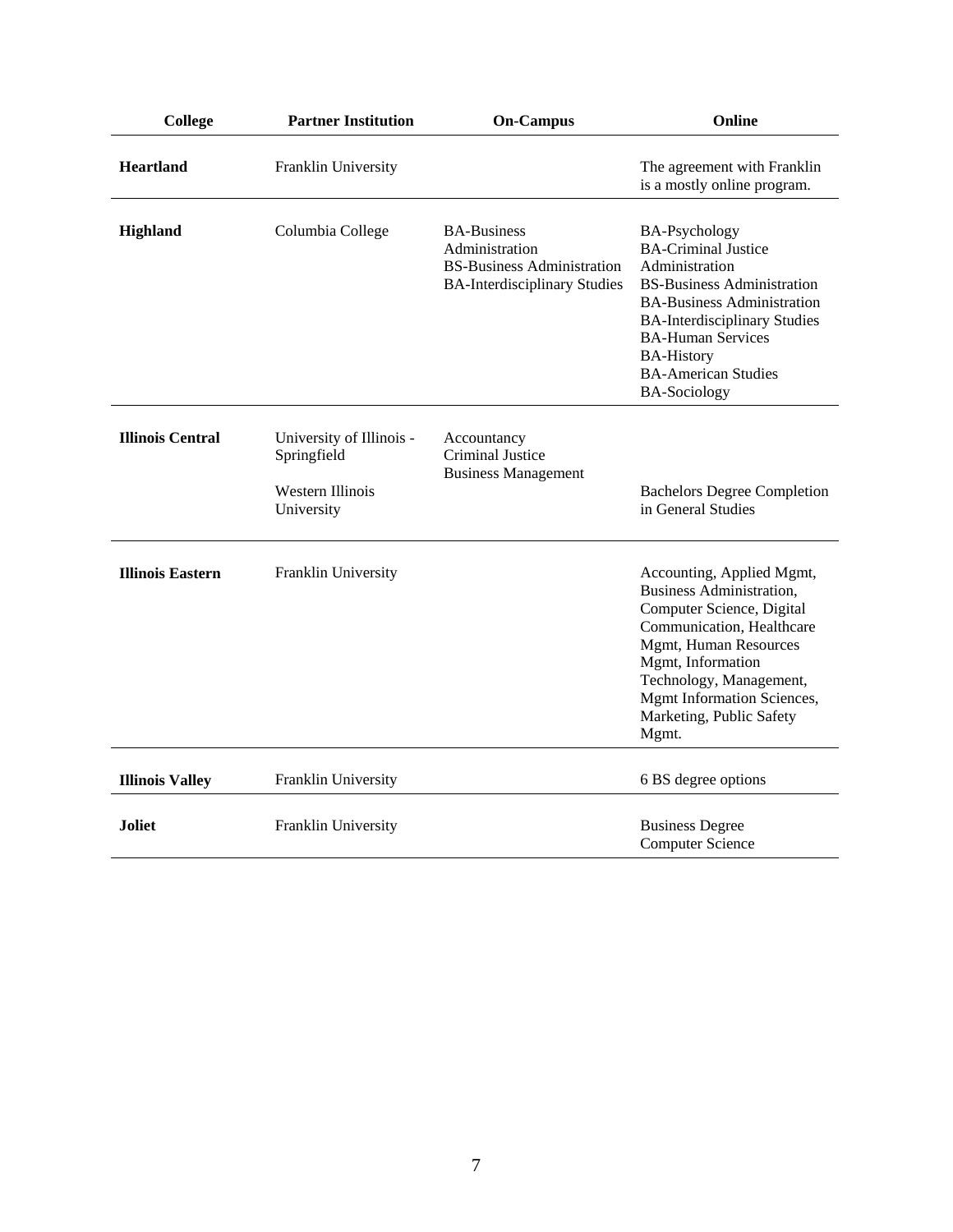| <b>College</b>   | <b>Partner Institution</b> | <b>On-Campus</b> | Online                                                                                                                                                                                                                                                                                                                                                                               |
|------------------|----------------------------|------------------|--------------------------------------------------------------------------------------------------------------------------------------------------------------------------------------------------------------------------------------------------------------------------------------------------------------------------------------------------------------------------------------|
| <b>Kankakee</b>  | Franklin University        |                  | Accounting, Applied<br>Management, Business<br>Administration, Business<br>Forensics, Computer Science,<br>Digital Communication,<br>Financial Management,<br>Forensic Accounting,<br>Healthcare Management,<br><b>Human Resources</b><br>Management, Information<br>Technology, Management,<br>Management Information<br>Sciences, Marketing, Public<br>Safety Management,          |
|                  | Capella University         |                  | <b>Business</b> (many<br>specializations), Technology<br>(many specializations), 5<br>professional schools:<br>Psychology, Human Services,<br>Business, Technology,<br>Education offering 80 degree<br>specializations with graduate<br>certificates, master's, MBSs &<br>PhD <sub>s</sub> .                                                                                         |
| <b>Kaskaskia</b> | Franklin University        |                  | <b>Bachelor Degree Programs</b><br>Accounting<br><b>Applied Management</b><br><b>Business Administration</b><br><b>Computer Science</b><br><b>Digital Communication</b><br><b>Healthcare Management</b><br><b>Human Resources</b><br>Management<br><b>Information Technology</b><br>Management<br>Management Information<br>Sciences<br>Marketing<br><b>Public Safety Management</b> |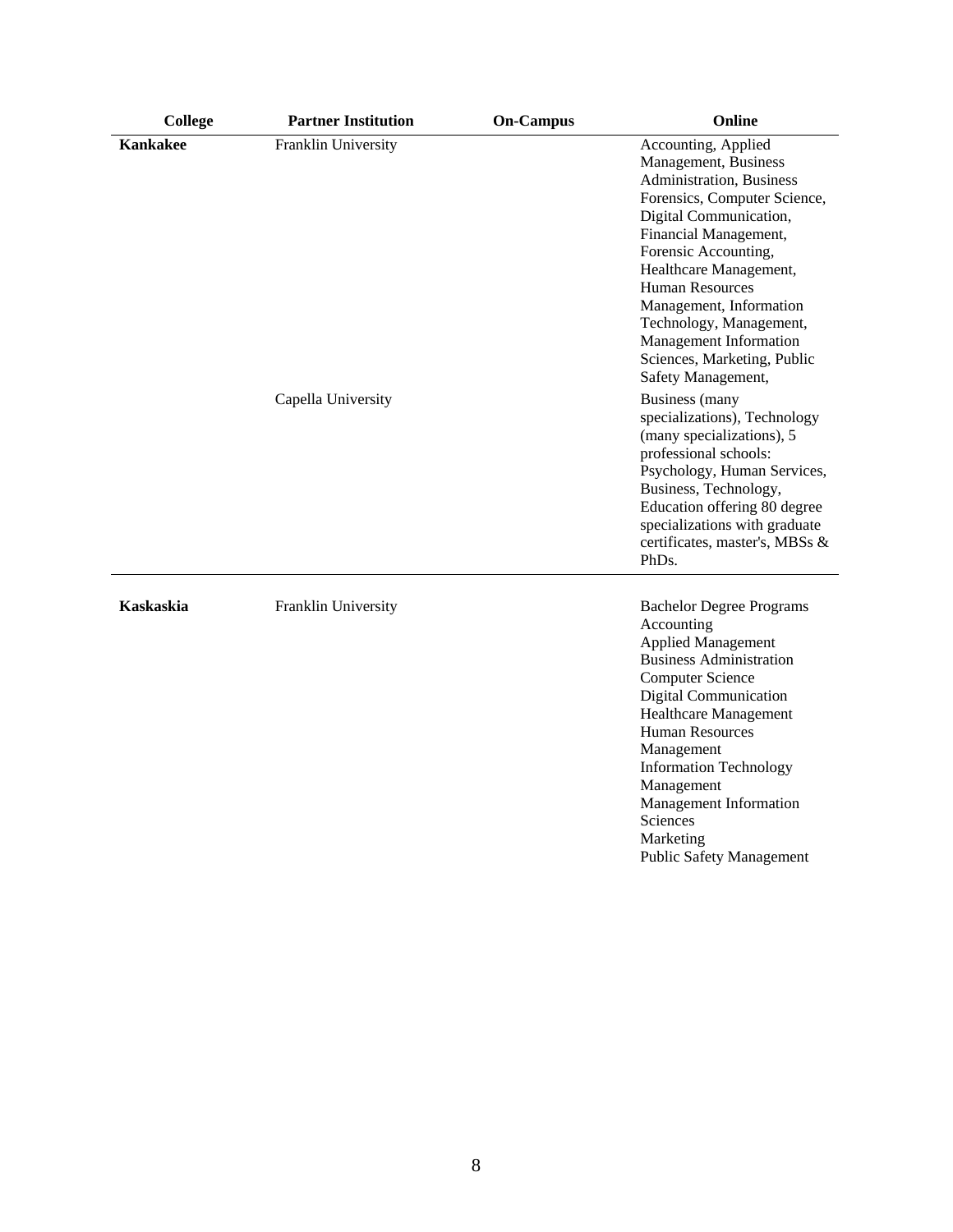| College            | <b>Partner Institution</b>              | <b>On-Campus</b>                                                                    | Online                                                                                                                                                                                                                                                          |
|--------------------|-----------------------------------------|-------------------------------------------------------------------------------------|-----------------------------------------------------------------------------------------------------------------------------------------------------------------------------------------------------------------------------------------------------------------|
|                    | University of Illinois -<br>Springfield |                                                                                     | Undergraduate Programs:<br><b>Business Administration</b><br><b>Computer Science</b><br>Economics<br>English<br>History<br><b>Liberal Studies</b><br>Mathematics<br>Philosophy<br>Graduate Programs:<br><b>Computer Science</b><br><b>Environmental Studies</b> |
|                    |                                         |                                                                                     | <b>Legal Studies</b><br>Management Information<br>Systems<br>Master of Arts in Educational<br>Leadership<br><b>Social Services</b><br>Administration                                                                                                            |
|                    |                                         |                                                                                     | Certificates:<br>Illinois Teacher Certification<br><b>Online Instruction</b><br>Legal Aspects of Education                                                                                                                                                      |
|                    | Capella University                      |                                                                                     | All programs                                                                                                                                                                                                                                                    |
|                    | Greenville College                      | Undergraduate Teacher<br><b>Education Program</b>                                   |                                                                                                                                                                                                                                                                 |
|                    |                                         | Master of Arts in Teaching<br><b>GOAL Program - BS</b><br>Organizational Leadership |                                                                                                                                                                                                                                                                 |
|                    | McKendree College                       | <b>B.S. Nursing</b>                                                                 |                                                                                                                                                                                                                                                                 |
|                    |                                         | Middle School Endorsement                                                           |                                                                                                                                                                                                                                                                 |
|                    |                                         | <b>B.S. Business</b><br>Administration                                              |                                                                                                                                                                                                                                                                 |
|                    | Eastern Illinois<br>University          | <b>Elementary Education</b><br>Undergraduate Program                                |                                                                                                                                                                                                                                                                 |
|                    | Lindenwood University                   | Professional Counseling                                                             |                                                                                                                                                                                                                                                                 |
| <b>Kishwaukee</b>  | Northern Illinois<br>University         | <b>BSN</b> completion                                                               |                                                                                                                                                                                                                                                                 |
|                    | Franklin University                     |                                                                                     | Bachelor of Science (through<br>their Community College<br>Alliance program)                                                                                                                                                                                    |
| <b>Lake County</b> | (No agreement)                          |                                                                                     |                                                                                                                                                                                                                                                                 |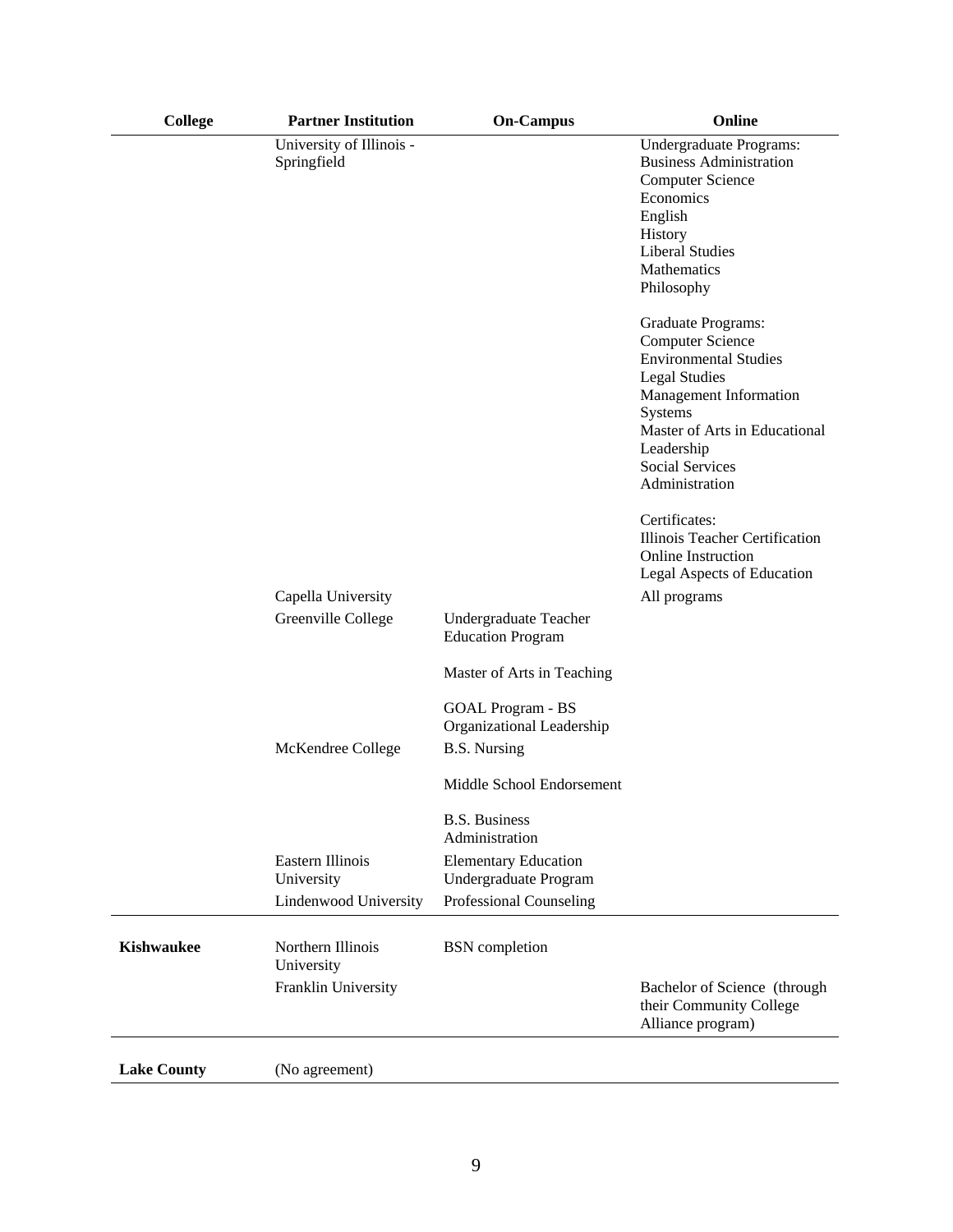| <b>College</b>   | <b>Partner Institution</b>             | <b>On-Campus</b>                                                                                                                                                                              | Online                                                                                                                                                                                                                                                                                        |
|------------------|----------------------------------------|-----------------------------------------------------------------------------------------------------------------------------------------------------------------------------------------------|-----------------------------------------------------------------------------------------------------------------------------------------------------------------------------------------------------------------------------------------------------------------------------------------------|
| <b>Lake Land</b> | University of Phoenix                  |                                                                                                                                                                                               | Lake Land College has a<br>partnership program with UoP<br>through their articulation<br>program.                                                                                                                                                                                             |
|                  | Capella University                     |                                                                                                                                                                                               | Lake Land College has a<br>partnership program with<br>Capella University through<br>their articulation program.                                                                                                                                                                              |
|                  | Franklin University                    |                                                                                                                                                                                               | Lake Land College is a<br>member of the Community<br>College Alliance program at<br>Franklin University.                                                                                                                                                                                      |
|                  | Indiana University                     |                                                                                                                                                                                               | Lake Land College is a<br>member of the 90-30<br>program:                                                                                                                                                                                                                                     |
| Lewis & Clark    | Franklin University<br>Governors State |                                                                                                                                                                                               | Accounting, Applied<br>Management, Business<br>Administration, Computer<br>Science, Digital<br>Communication, Health Care<br>Management, Human<br>Resource Management,<br>Information Technology,<br>Management, Marketing, and<br><b>Public Safety Management</b><br><b>Bachelor of Arts</b> |
|                  | University                             |                                                                                                                                                                                               |                                                                                                                                                                                                                                                                                               |
|                  | Greenville College                     | <b>Undergraduate Teachers</b><br>Education programs in Early<br>Childhood, Elementary<br>Education, Special<br>Education, and Music<br>Education<br><b>BS</b> in Organizational<br>Leadership |                                                                                                                                                                                                                                                                                               |
|                  | McKendree College                      | <b>BS</b> in Nursing                                                                                                                                                                          |                                                                                                                                                                                                                                                                                               |
|                  | Missouri Baptist<br>University         | Accounting, Administration<br>of Justice, Human Services,<br>Management, and Sport<br>Management                                                                                              |                                                                                                                                                                                                                                                                                               |
|                  | Regis University                       |                                                                                                                                                                                               | <b>BS</b> in Business<br>Administration                                                                                                                                                                                                                                                       |
|                  | SIU-Carbondale                         | <b>BS</b> in Industrial Technology<br>with a specialization in<br>Manufacturing Technology                                                                                                    |                                                                                                                                                                                                                                                                                               |
|                  | SIU-Edwardsville                       |                                                                                                                                                                                               | <b>BS</b> in Nursing                                                                                                                                                                                                                                                                          |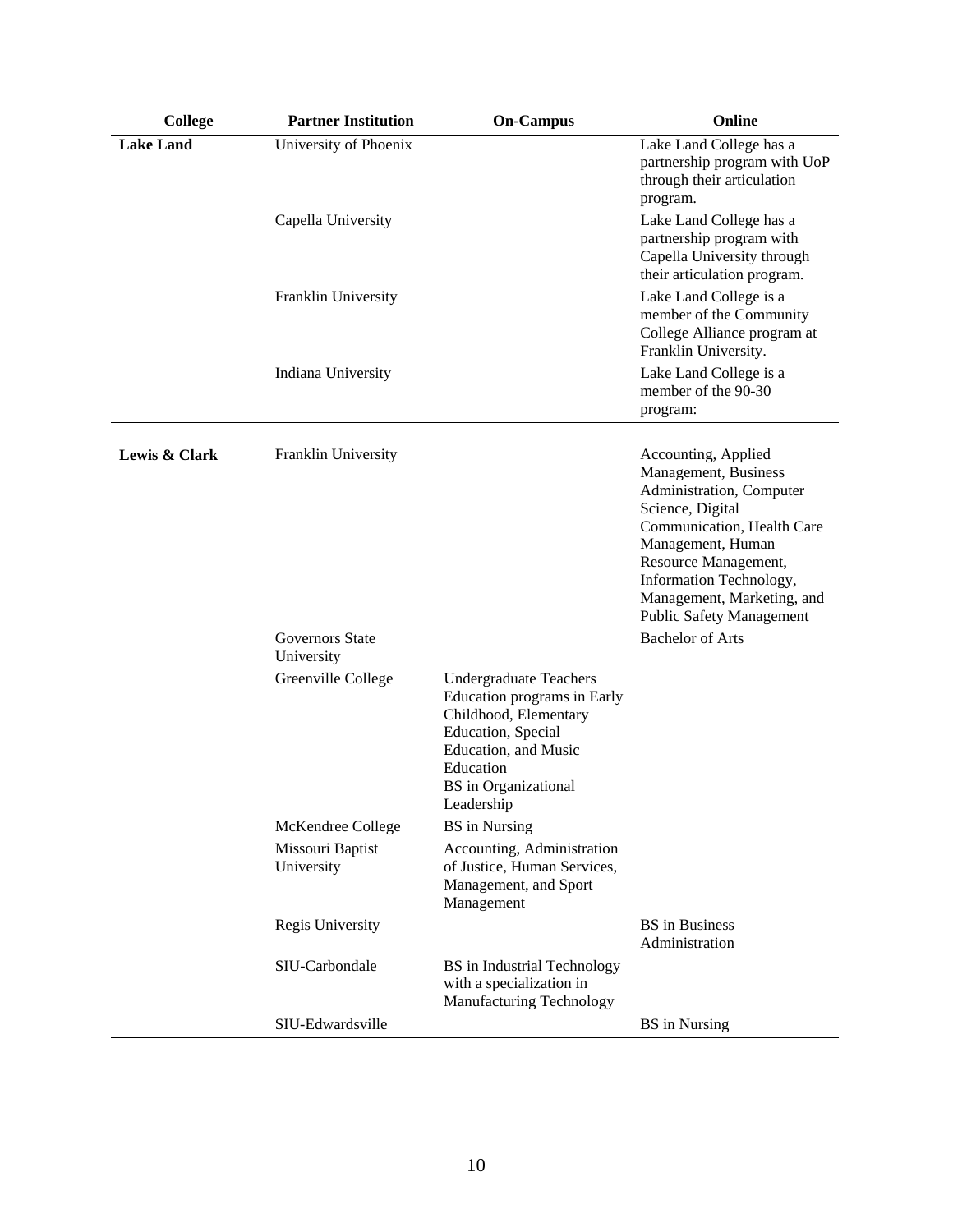| <b>College</b>      | <b>Partner Institution</b>                        | <b>On-Campus</b>                                                                                                                                                              | Online                                                                                                                                                                                                                                                             |
|---------------------|---------------------------------------------------|-------------------------------------------------------------------------------------------------------------------------------------------------------------------------------|--------------------------------------------------------------------------------------------------------------------------------------------------------------------------------------------------------------------------------------------------------------------|
| <b>Lincoln Land</b> | Millikin University                               | Early Childhood<br>Education(our board has<br>approved this partnership --<br>Millikin has to get some<br>final approvals before we<br>can start the first cohort)            |                                                                                                                                                                                                                                                                    |
| Logan               | SIU-Edwardsville                                  | BS and MS in Nursing                                                                                                                                                          |                                                                                                                                                                                                                                                                    |
|                     | McKendree College                                 | <b>BS-Business</b><br>MA-Education<br><b>BS-Nursing</b><br>MA-Educational Leadership                                                                                          |                                                                                                                                                                                                                                                                    |
|                     | Franklin University                               |                                                                                                                                                                               | <b>BS--Business Administration</b><br><b>BS--Computer Science</b><br><b>BS--Health Care Management</b><br><b>BS--Management Information</b><br>Systems<br><b>BS--Public Safety</b><br>Management<br><b>BS--Technical Management</b><br>MS--Business Administration |
|                     | Eastern Illinois<br>University                    | <b>BS-Special Education</b>                                                                                                                                                   |                                                                                                                                                                                                                                                                    |
|                     | Mid-Continent<br>University                       | <b>BS-Business Management</b>                                                                                                                                                 |                                                                                                                                                                                                                                                                    |
|                     | Ellis College/New York<br>Institute of Technology |                                                                                                                                                                               | <b>BS-Varying Programs</b>                                                                                                                                                                                                                                         |
|                     | SIU-Carbondale                                    | <b>BS-Elementary Education</b><br>(offered at the Rend Lake<br>Market Place)                                                                                                  |                                                                                                                                                                                                                                                                    |
| <b>McHenry</b>      | Columbia College of<br>Missouri                   | Programs offered in Crystal<br>Lake, not on-campus:<br><b>Business Administration</b><br>Criminal Justice<br>Administration<br><b>Interdisciplinary Studies</b><br>Psychology | <b>American Studies</b><br><b>Business Administration</b><br>Criminal Justice<br>Administration<br><b>History</b><br><b>Interdisciplinary Studies</b><br>Psychology<br>Sociology                                                                                   |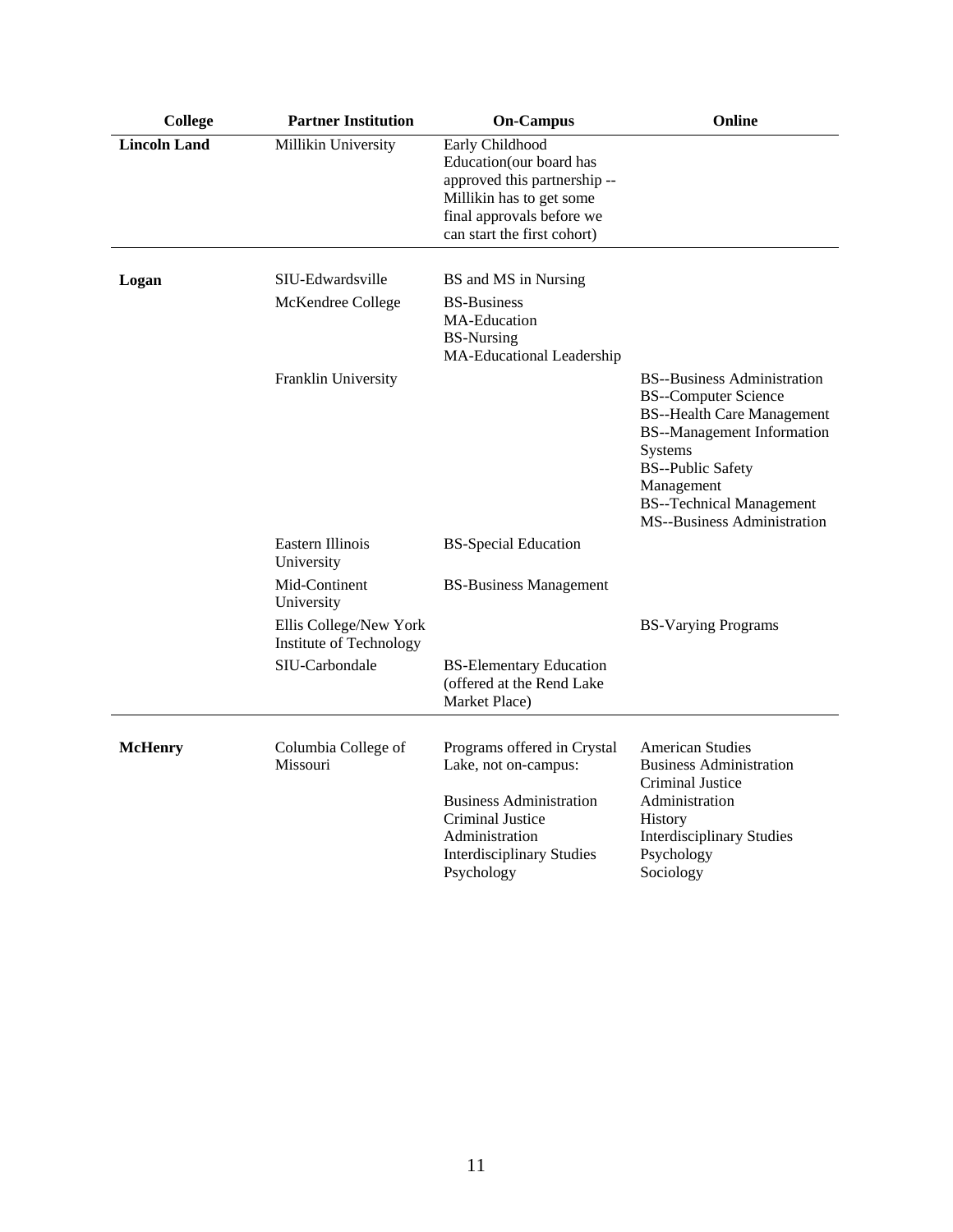| <b>College</b>        | <b>Partner Institution</b>          | <b>On-Campus</b>                                                                                                                         | Online                                                                                                                                                                                                                                                                                                                                                                                                                 |
|-----------------------|-------------------------------------|------------------------------------------------------------------------------------------------------------------------------------------|------------------------------------------------------------------------------------------------------------------------------------------------------------------------------------------------------------------------------------------------------------------------------------------------------------------------------------------------------------------------------------------------------------------------|
|                       | Franklin University                 |                                                                                                                                          | Accounting<br><b>Applied Management</b><br><b>Business Administration</b><br><b>Business Forensics</b><br><b>Computer Science</b><br>Digital Communication<br><b>Financial Management</b><br>Forensic Accounting<br>Healthcare Management<br><b>Human Resources</b><br>Management<br><b>Information Technology</b><br>Management<br>Management Information<br>Sciences<br>Marketing<br><b>Public Safety Management</b> |
|                       | SIU - Carbondale                    |                                                                                                                                          | BS in Information Systems<br>Technologies                                                                                                                                                                                                                                                                                                                                                                              |
|                       | Indiana University                  |                                                                                                                                          | <b>Bachelor of General Studies</b>                                                                                                                                                                                                                                                                                                                                                                                     |
|                       | Roosevelt University                |                                                                                                                                          | <b>Bachelor of Professional</b><br>Studies in Organizational<br>Leadership                                                                                                                                                                                                                                                                                                                                             |
|                       | DeVry University                    |                                                                                                                                          | <b>BS</b> in Technical Management                                                                                                                                                                                                                                                                                                                                                                                      |
|                       | Capella University                  |                                                                                                                                          | <b>BS</b> in Information<br>Technology<br><b>BS</b> in Business                                                                                                                                                                                                                                                                                                                                                        |
|                       | Western Illinois<br>University      |                                                                                                                                          | Board of Trustees Bachelor of<br>Arts with emphasis in fire<br>service courses (This formal<br>agreement is in process - has<br>not been formally approved<br>by both MCC and WIU.)                                                                                                                                                                                                                                    |
| <b>Moraine Valley</b> | (No agreement)                      |                                                                                                                                          |                                                                                                                                                                                                                                                                                                                                                                                                                        |
|                       | Dominican University                | Master of Arts in Teaching<br>Teacher Certification for<br><b>College Graduates</b><br>Master of Science in<br>Organizational Leadership |                                                                                                                                                                                                                                                                                                                                                                                                                        |
|                       | Old Dominion<br>University          | 16 Bachelor Degrees<br>5 Master Degrees<br>1 Doctorate<br>(On-campus program ending<br>$8/30/07$ )                                       | All of these degrees are<br>offered via ODU's<br>TeleTechnet distance learning<br>system. Some courses are<br>offered online.                                                                                                                                                                                                                                                                                          |
| <b>Morton</b>         | DePaul University                   | <b>CTI</b>                                                                                                                               |                                                                                                                                                                                                                                                                                                                                                                                                                        |
|                       | Northeastern Illinois<br>University | All programs                                                                                                                             |                                                                                                                                                                                                                                                                                                                                                                                                                        |
|                       | Governors State<br>University       | All programs                                                                                                                             |                                                                                                                                                                                                                                                                                                                                                                                                                        |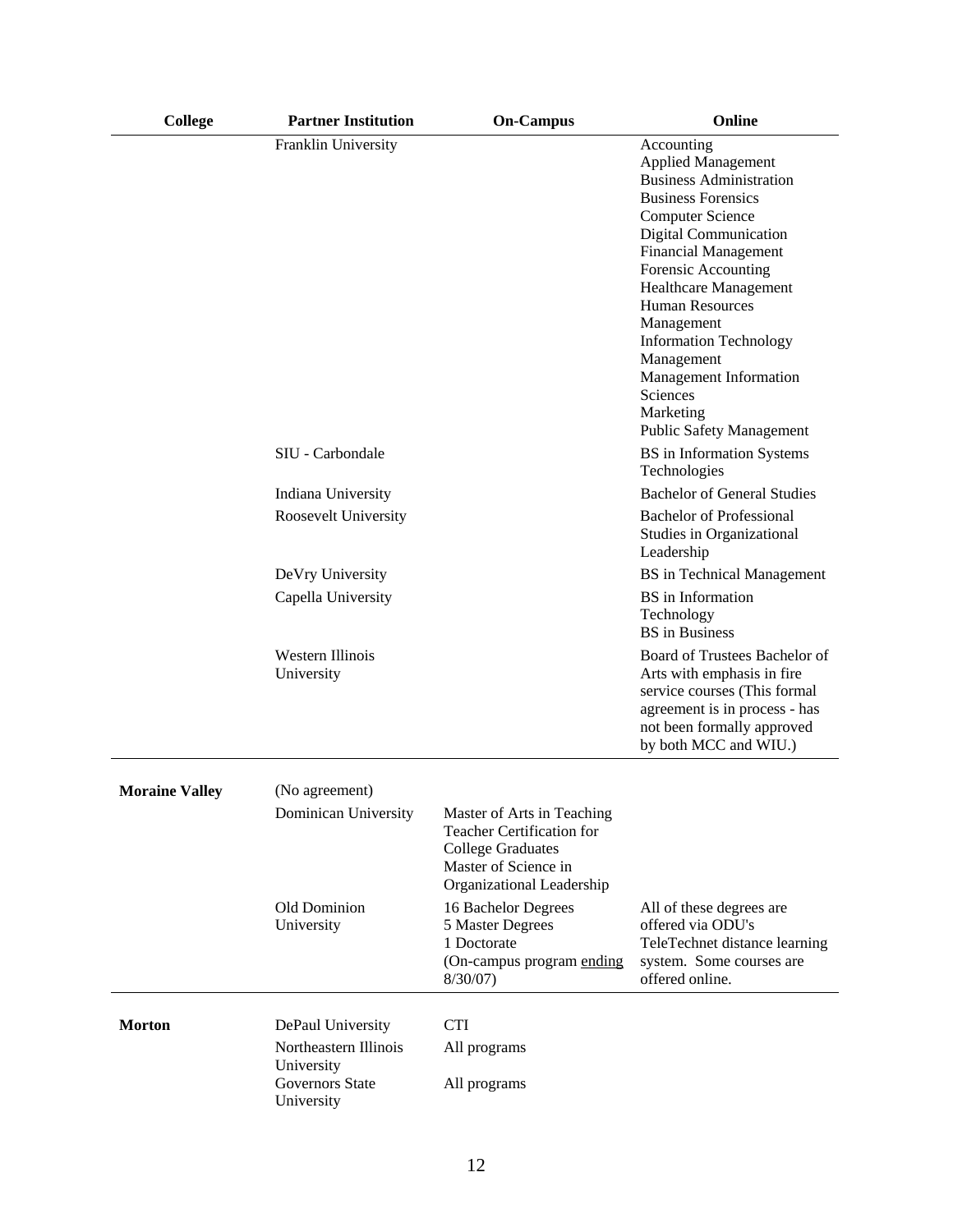| College  | <b>Partner Institution</b>              | <b>On-Campus</b>                                                                                                           | Online                                                                                                                                                                                                                                                                                                                    |
|----------|-----------------------------------------|----------------------------------------------------------------------------------------------------------------------------|---------------------------------------------------------------------------------------------------------------------------------------------------------------------------------------------------------------------------------------------------------------------------------------------------------------------------|
|          | Roosevelt University                    | All programs                                                                                                               |                                                                                                                                                                                                                                                                                                                           |
|          | Northern Illinois<br>University         | All programs                                                                                                               |                                                                                                                                                                                                                                                                                                                           |
| Oakton   | (No agreement)                          |                                                                                                                            |                                                                                                                                                                                                                                                                                                                           |
| Parkland | Eastern Illinois<br>University          | <b>BA General Studies</b><br>BS Career & Organizational<br><b>Studies</b><br><b>BS</b> Business<br>MS Technology<br>M.B.A. | BA General Studies can be<br>completed online, if the<br>student desires.<br>The other degrees have<br>individual online class options<br>as a part of the completion<br>plan.                                                                                                                                            |
|          | Greenville College                      | <b>BS</b> Organizational<br>Leadership                                                                                     |                                                                                                                                                                                                                                                                                                                           |
|          | Franklin University                     |                                                                                                                            | B.S. Degrees in the following<br>areas:<br>Accounting, Human<br>Resources Management,<br>Marketing, Management<br><b>Information Sciences,</b><br><b>Computer Science, Business</b><br>Administration, Applied<br>Management, Health Care<br>Management, Digital<br>Communications, Information<br>Technology, Management |
|          | <b>Olivet Nazarene</b><br>University    | <b>BS</b> Nursing                                                                                                          |                                                                                                                                                                                                                                                                                                                           |
|          | Regis University                        |                                                                                                                            | BS degrees:<br>Accounting, Applied Science,<br><b>Business Administration,</b><br>Computer Information<br>Systems, Computer<br>Networking, Computer<br>Science, Finance, Marketing,<br><b>Public Administration</b>                                                                                                       |
|          | Millikin University                     | <b>BS Early Childhood</b><br>Education<br><b>BS</b> Elementary Education                                                   |                                                                                                                                                                                                                                                                                                                           |
|          | Southern Illinois<br>University         | <b>BS</b> Fire Science<br>Management<br><b>BS</b> Industrial Technology                                                    |                                                                                                                                                                                                                                                                                                                           |
|          | University of Illinois -<br>Springfield |                                                                                                                            | <b>BA Liberal Studies</b><br><b>BS</b> Computer Sciences<br><b>BA</b> English<br><b>BA History</b><br><b>BA Philosophy</b><br><b>BS</b> Mathematical Sciences                                                                                                                                                             |
|          | University of St.<br>Francis            |                                                                                                                            | <b>BS</b> Nursing                                                                                                                                                                                                                                                                                                         |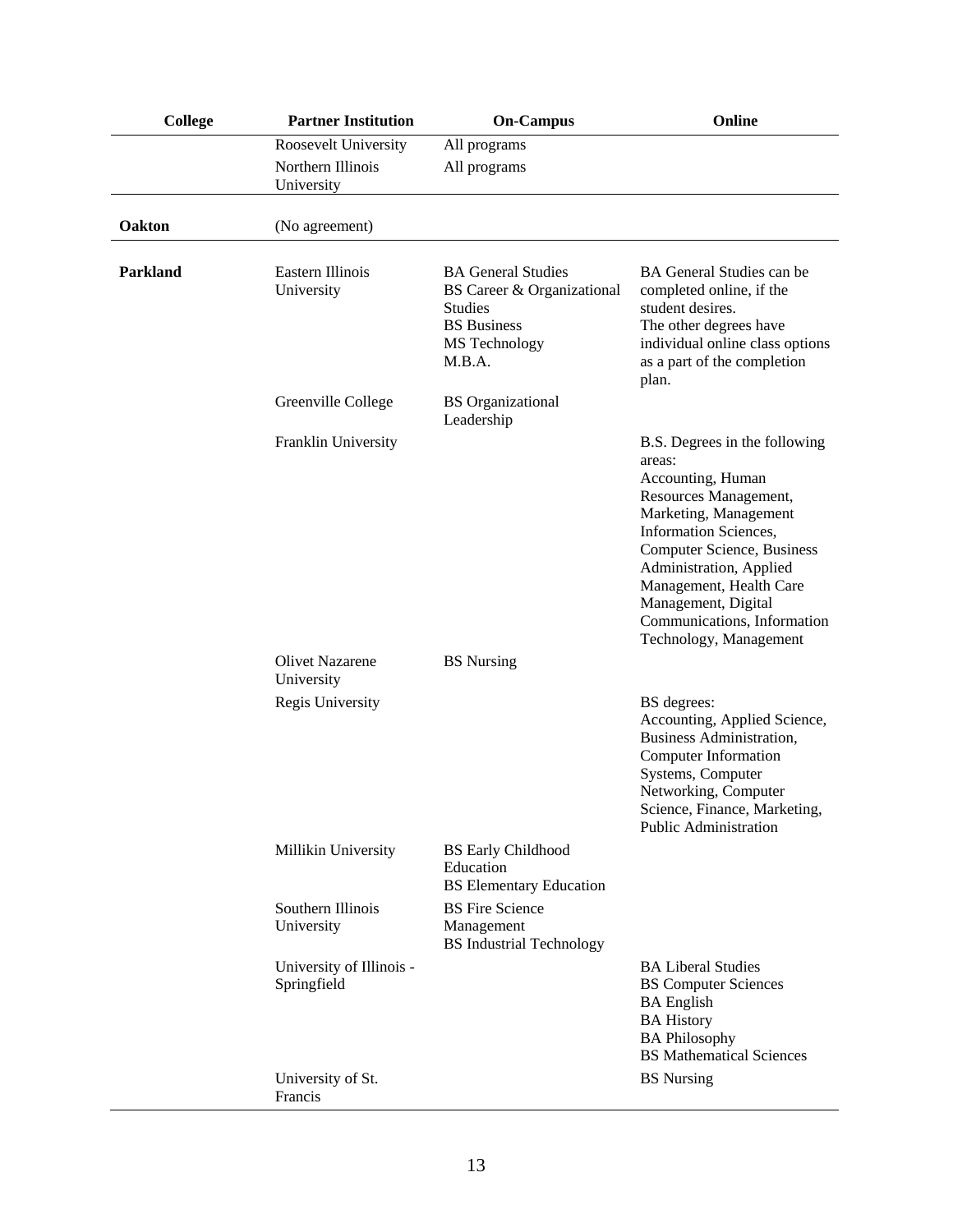| College              | <b>Partner Institution</b>                                                                          | <b>On-Campus</b>                                                                                                                                                                                                          | Online                                                                                                                                                                                                                                      |
|----------------------|-----------------------------------------------------------------------------------------------------|---------------------------------------------------------------------------------------------------------------------------------------------------------------------------------------------------------------------------|---------------------------------------------------------------------------------------------------------------------------------------------------------------------------------------------------------------------------------------------|
| <b>Prairie State</b> | (No agreement)                                                                                      |                                                                                                                                                                                                                           |                                                                                                                                                                                                                                             |
| <b>Rend Lake</b>     | SIU - Carbondale                                                                                    | B. S. in Workforce<br>Education & Development                                                                                                                                                                             |                                                                                                                                                                                                                                             |
|                      | SIU - Carbondale                                                                                    | B. S. in Elementary<br>Education                                                                                                                                                                                          |                                                                                                                                                                                                                                             |
|                      | McKendree College                                                                                   | B. S. in Business<br>M.B.A.                                                                                                                                                                                               |                                                                                                                                                                                                                                             |
|                      | Mid-Continent<br>University                                                                         | B.S. in Management<br>(Advantage Program)                                                                                                                                                                                 |                                                                                                                                                                                                                                             |
| <b>Richland</b>      | <b>Benedictine University</b>                                                                       | <b>Business</b><br>Psychology                                                                                                                                                                                             |                                                                                                                                                                                                                                             |
|                      | Franklin University<br>DeVry University                                                             |                                                                                                                                                                                                                           | <b>Business Administration</b><br><b>Computer Science</b><br><b>Health Services</b><br>Administration<br><b>Public Safety Management</b><br>Management Information<br>Systems<br><b>Technical Management</b><br><b>Technical Management</b> |
|                      |                                                                                                     |                                                                                                                                                                                                                           |                                                                                                                                                                                                                                             |
| <b>Rock Valley</b>   | Northern Illinois<br>University (on RVC<br>campus and/or in<br>Rockford at NIU-<br>Rockford Campus) | <b>Business Administration</b><br>General Studies, LAS<br>General Studies, Health &<br>Human Sciences<br><b>Computer Science</b><br><b>Industrial Technology</b><br><b>Elementary Education</b><br><b>GES</b> Certificate | BSN, Nursing (Completion);<br>almost all of the coursework<br>is offered online                                                                                                                                                             |
|                      | Franklin University                                                                                 |                                                                                                                                                                                                                           | <b>Business Administration</b><br><b>Health Services</b><br>Administration<br><b>Technical Administration</b><br>Management Information<br>Systems<br><b>Computer Science</b><br><b>Public Safety Management</b>                            |
|                      | Judson College (in<br>Rockford)                                                                     | Management & Leadership<br>Human Services<br><b>Human Resources</b><br>Management<br>Criminal Justice<br>Management<br><b>Management Technology</b><br>Systems                                                            |                                                                                                                                                                                                                                             |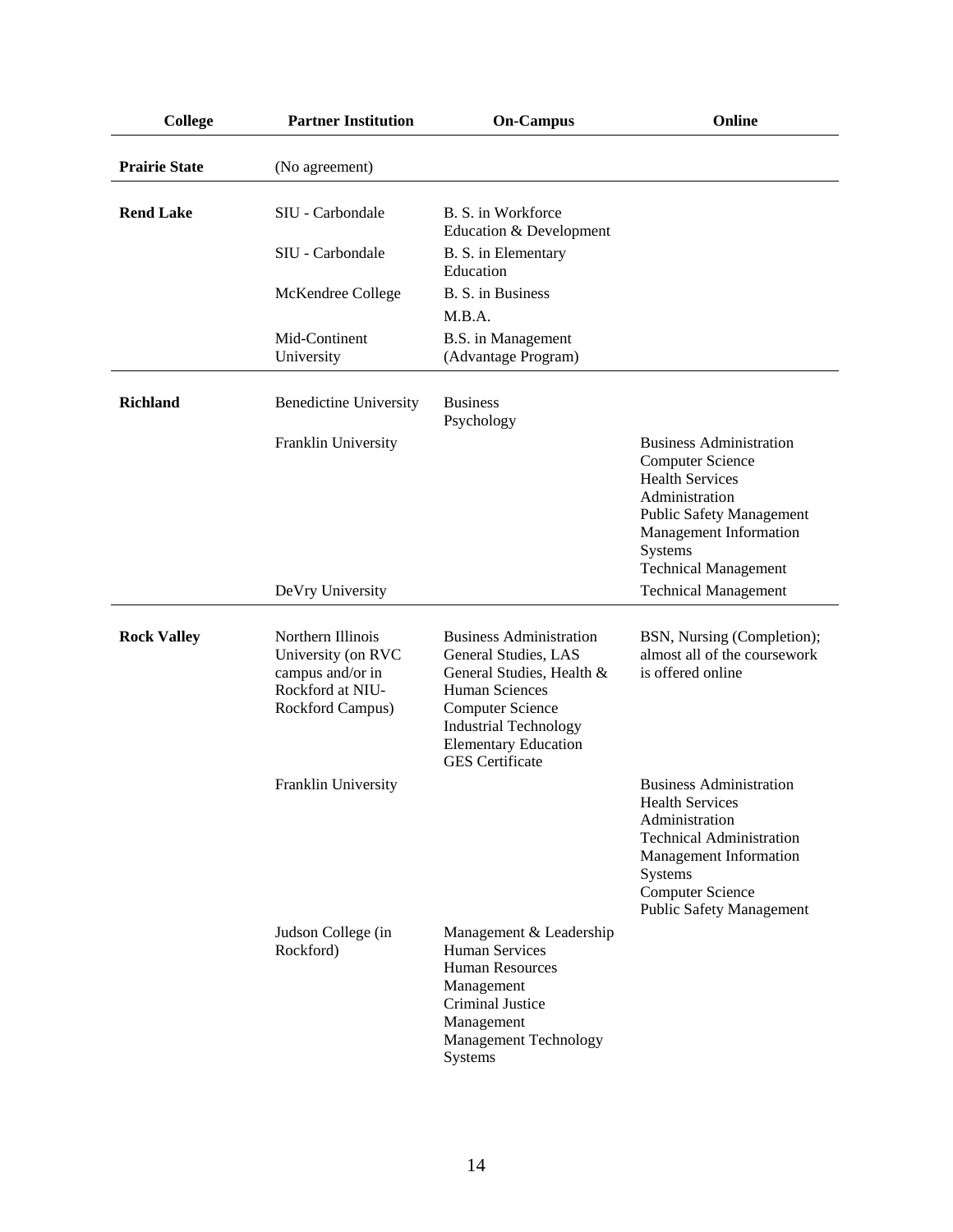| <b>College</b>     | <b>Partner Institution</b>                                      | <b>On-Campus</b>                                                                                                         | Online                                                                                                                                                                                                                                                                                         |
|--------------------|-----------------------------------------------------------------|--------------------------------------------------------------------------------------------------------------------------|------------------------------------------------------------------------------------------------------------------------------------------------------------------------------------------------------------------------------------------------------------------------------------------------|
|                    | <b>National Louis</b><br>University (in<br>Rockford)            | Management                                                                                                               |                                                                                                                                                                                                                                                                                                |
|                    | Rockford College (in<br>Rockford)                               | entire offering is available in<br>Rockford (BA, BFA, BSN,<br>BS)                                                        |                                                                                                                                                                                                                                                                                                |
|                    | <b>OSF Saint Anthony</b><br>College of Nursing (in<br>Rockford) | BSN, Nursing (Completion)                                                                                                |                                                                                                                                                                                                                                                                                                |
|                    | Saint Leo University                                            |                                                                                                                          | Accounting<br><b>Business Administration</b><br>Computer Information<br>Systems                                                                                                                                                                                                                |
|                    | University of Phoenix                                           |                                                                                                                          | Business/Accounting<br>Business/Administration<br>Business/e-business<br>Business/Management<br>Marketing<br><b>Information Technology</b><br>Management<br>Nursing                                                                                                                            |
| <b>Sandburg</b>    | Franklin University                                             |                                                                                                                          | All offered.                                                                                                                                                                                                                                                                                   |
| <b>Sauk Valley</b> | Franklin University                                             | None                                                                                                                     | Bachelor's in Accounting,<br>Applied Management,<br>Business Administration,<br>computer Science, Digital<br>Computer Information<br>Technology, Health Care<br>Management, Human<br>Resource Management,<br>Management Information<br>Sciences, Marketing, Public<br><b>Safety Management</b> |
|                    | National-Louis<br>University                                    | Bachelor of Arts in Applied<br><b>Behavioral Sciences and</b><br>Bachelor of Science in<br>Management                    |                                                                                                                                                                                                                                                                                                |
|                    | St. Leo University                                              |                                                                                                                          | Bachelor's in Accounting,<br><b>Business Administration and</b><br>Computer Information<br>Systems and a Master of<br><b>Business Administration</b>                                                                                                                                           |
|                    | Northern Illinois<br>University                                 | Bachelor Degree in Nursing.<br>(Minimum number of<br>students required to offer<br>degree through distance<br>learning.) |                                                                                                                                                                                                                                                                                                |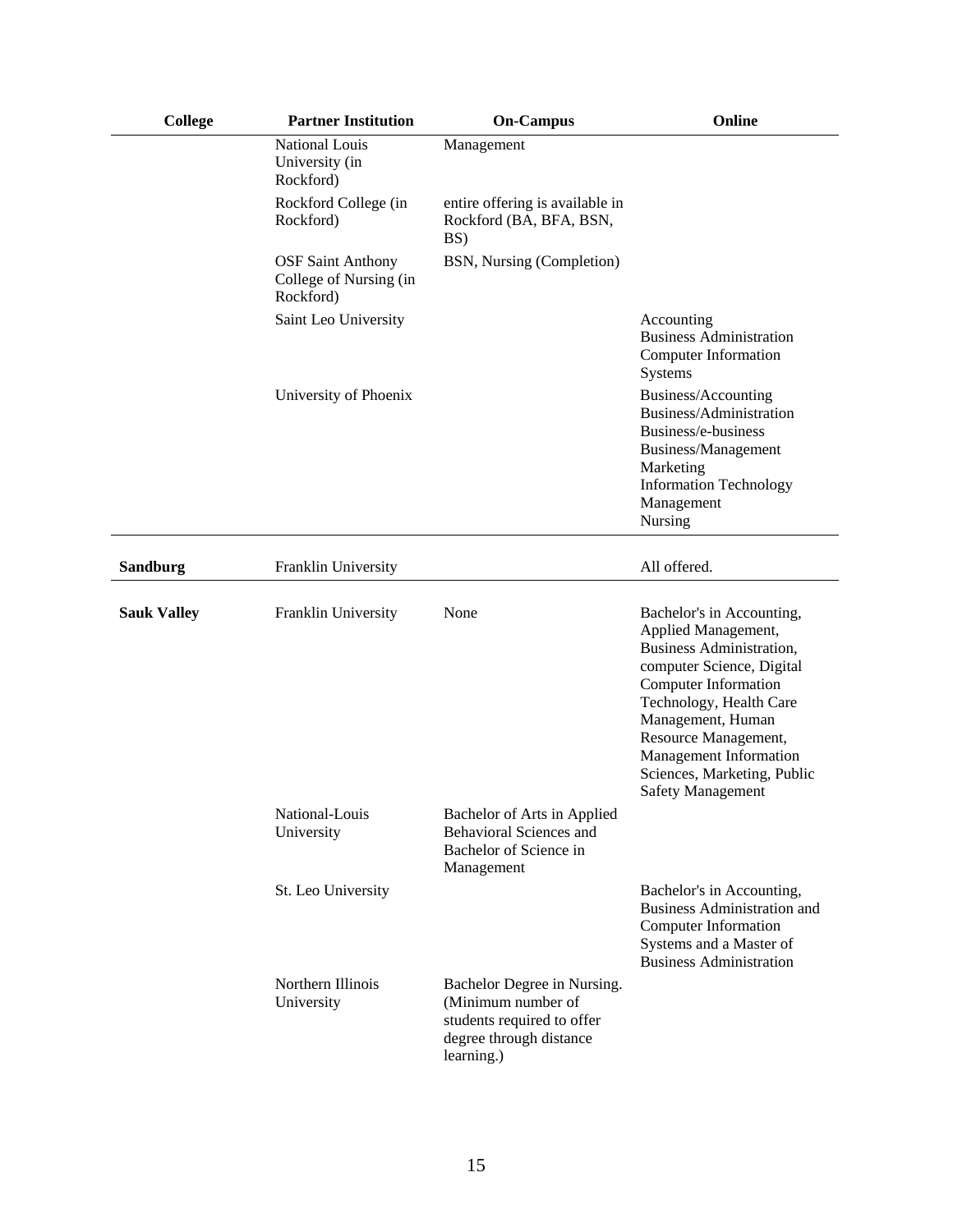| <b>College</b>        | <b>Partner Institution</b>                                          | <b>On-Campus</b>                                                                                                              | Online                                                                                                                                                                                                                                                                                                                                                                           |
|-----------------------|---------------------------------------------------------------------|-------------------------------------------------------------------------------------------------------------------------------|----------------------------------------------------------------------------------------------------------------------------------------------------------------------------------------------------------------------------------------------------------------------------------------------------------------------------------------------------------------------------------|
|                       | <b>Western Illinois</b><br>University                               | <b>Board of Trustees Bachelor</b><br>of Arts. (Individual courses<br>offered at Sauk, majority of<br>classes offered online.) | Board of Trustees Bachelor of<br>Arts. (Individual courses<br>offered at Sauk, majority of<br>classes offered online.)                                                                                                                                                                                                                                                           |
| <b>Shawnee</b>        | McKendree College                                                   | Bachelor of Science in<br>Nursing                                                                                             |                                                                                                                                                                                                                                                                                                                                                                                  |
|                       | Mid-Continent College                                               | Bachelor of Science in<br><b>Business Management</b>                                                                          |                                                                                                                                                                                                                                                                                                                                                                                  |
|                       | Franklin College                                                    |                                                                                                                               | Bachelor of Science in<br>Accounting, Applied<br>Management, Business<br>Administration, Computer<br>Science, Digital<br>Communication, Health Care<br>Management, Information<br>Technology, Management,<br>Management Information<br>Sciences, and Public Safety<br>Management.                                                                                                |
| <b>South Suburban</b> | (No agreement)                                                      |                                                                                                                               |                                                                                                                                                                                                                                                                                                                                                                                  |
| Southeastern          | Mid-Continent<br>University<br>Franklin University                  | <b>Business Management</b>                                                                                                    | <b>Business Management</b><br>Accounting<br><b>Applied Management</b><br><b>Business Administration</b><br><b>Computer Science</b><br><b>Digital Communications</b><br><b>Health Care Management</b><br>Human Resource<br>Management<br><b>Information Technology</b><br>Management<br><b>Management Information</b><br>Sciences<br>Marketing<br><b>Public Safety Management</b> |
| Southwestern          | St. Louis University--<br>School for Professional<br><b>Studies</b> | <b>BA Criminal Justice</b><br>Organization                                                                                    |                                                                                                                                                                                                                                                                                                                                                                                  |
|                       |                                                                     | <b>BA Organizational Studies</b><br><b>BS</b> Computer Science<br>Technology                                                  |                                                                                                                                                                                                                                                                                                                                                                                  |
|                       | SIU -Edwardsville                                                   | <b>MBA</b>                                                                                                                    |                                                                                                                                                                                                                                                                                                                                                                                  |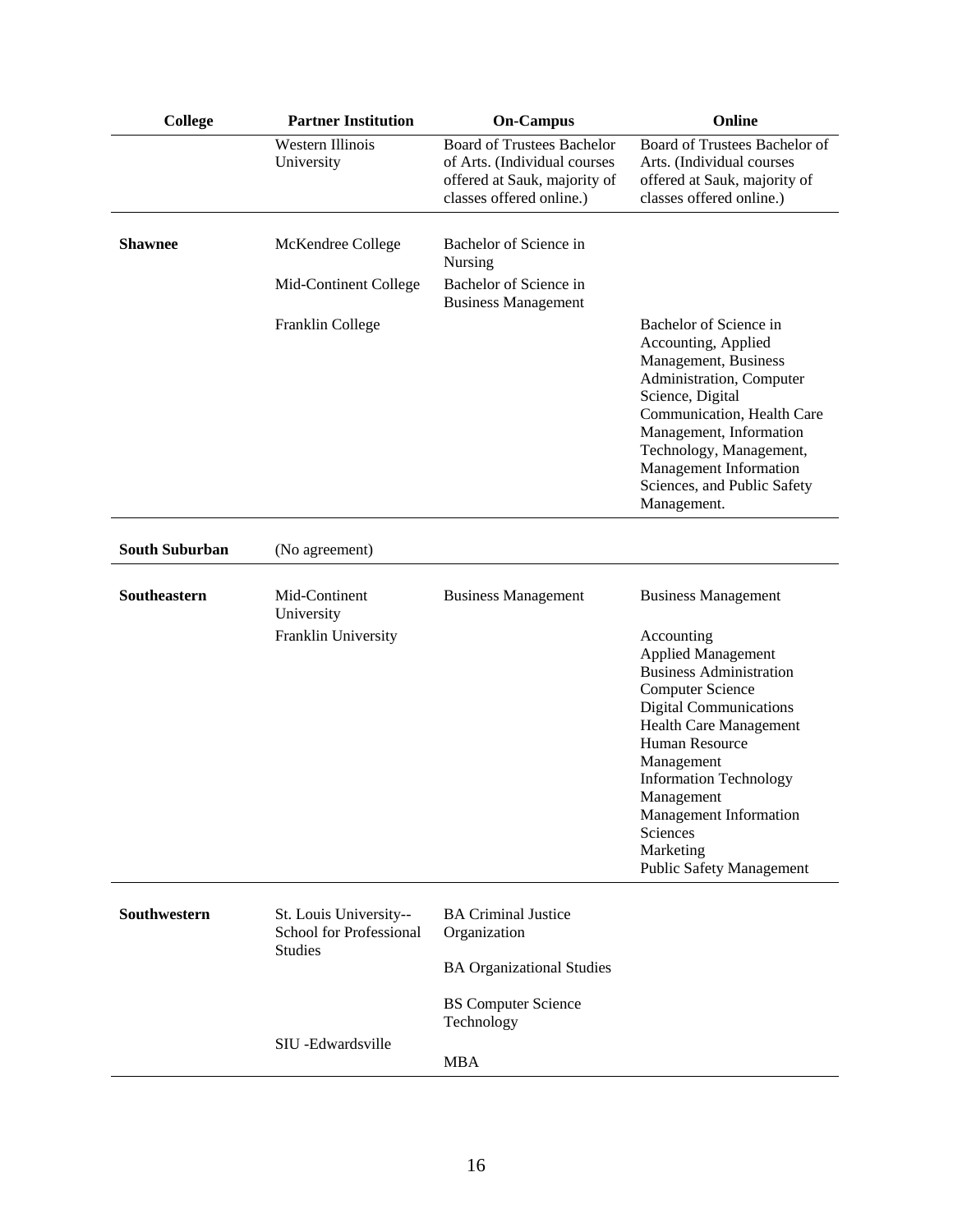| <b>College</b>     | <b>Partner Institution</b>                       | <b>On-Campus</b>                                                                                                                                                                    | Online                                                                                                                                                                                                                                                                                                                                                             |
|--------------------|--------------------------------------------------|-------------------------------------------------------------------------------------------------------------------------------------------------------------------------------------|--------------------------------------------------------------------------------------------------------------------------------------------------------------------------------------------------------------------------------------------------------------------------------------------------------------------------------------------------------------------|
| <b>Spoon River</b> | <b>Benedictine University</b>                    | Courses are offered at<br>Springfield College in<br>Springfield, IL<br>B.A. Business and<br>Economics<br>B.A. Psychology Emphasis<br>in Criminal Justice                            |                                                                                                                                                                                                                                                                                                                                                                    |
|                    | Eastern Illinois<br>University                   |                                                                                                                                                                                     | Bachelor degree in General<br><b>Studies</b>                                                                                                                                                                                                                                                                                                                       |
|                    | Franklin University                              |                                                                                                                                                                                     | <b>B.S. Business</b><br>- Accounting<br>- Business Administration<br><b>B.S. Technology</b><br>- Computer Science<br>- Digital Communication<br>- Information Technology<br>B.S. in Management<br>- Applied Management<br>- Financial Management<br>- Health Care Management<br>- Management<br>- Management Information<br>Services<br>- Public Safety Management |
|                    | Midstate College                                 | Courses offered at Midstate<br><b>Bachelor of Business</b><br>Administration<br>Bachelor of Science in<br>Accounting<br>Bachelor of Science in<br>Management Information<br>Systems |                                                                                                                                                                                                                                                                                                                                                                    |
|                    | <b>Robert Morris College</b>                     | courses offered at Peoria<br>campus<br><b>Bachelor's of Business</b><br>Administration<br>Bachelor's of Applied<br>Science in Computer<br><b>Studies</b>                            |                                                                                                                                                                                                                                                                                                                                                                    |
|                    | $SIU - Edwardsville$<br><b>School of Nursing</b> |                                                                                                                                                                                     | Online with no more than 3<br>trips to SIU-Edwardsville<br>- RN to BS Program                                                                                                                                                                                                                                                                                      |
|                    | University of Illinois -<br>Springfield          |                                                                                                                                                                                     | <b>Bachelor of Computer</b><br>Science<br>Bachelor of English<br><b>Bachelor of History</b><br><b>Bachelor of Liberal Studies</b><br><b>Bachelor of Mathematics</b><br><b>Bachelor of Philosophy</b><br>Teacher Certification in<br><b>Secondary Mathematics</b>                                                                                                   |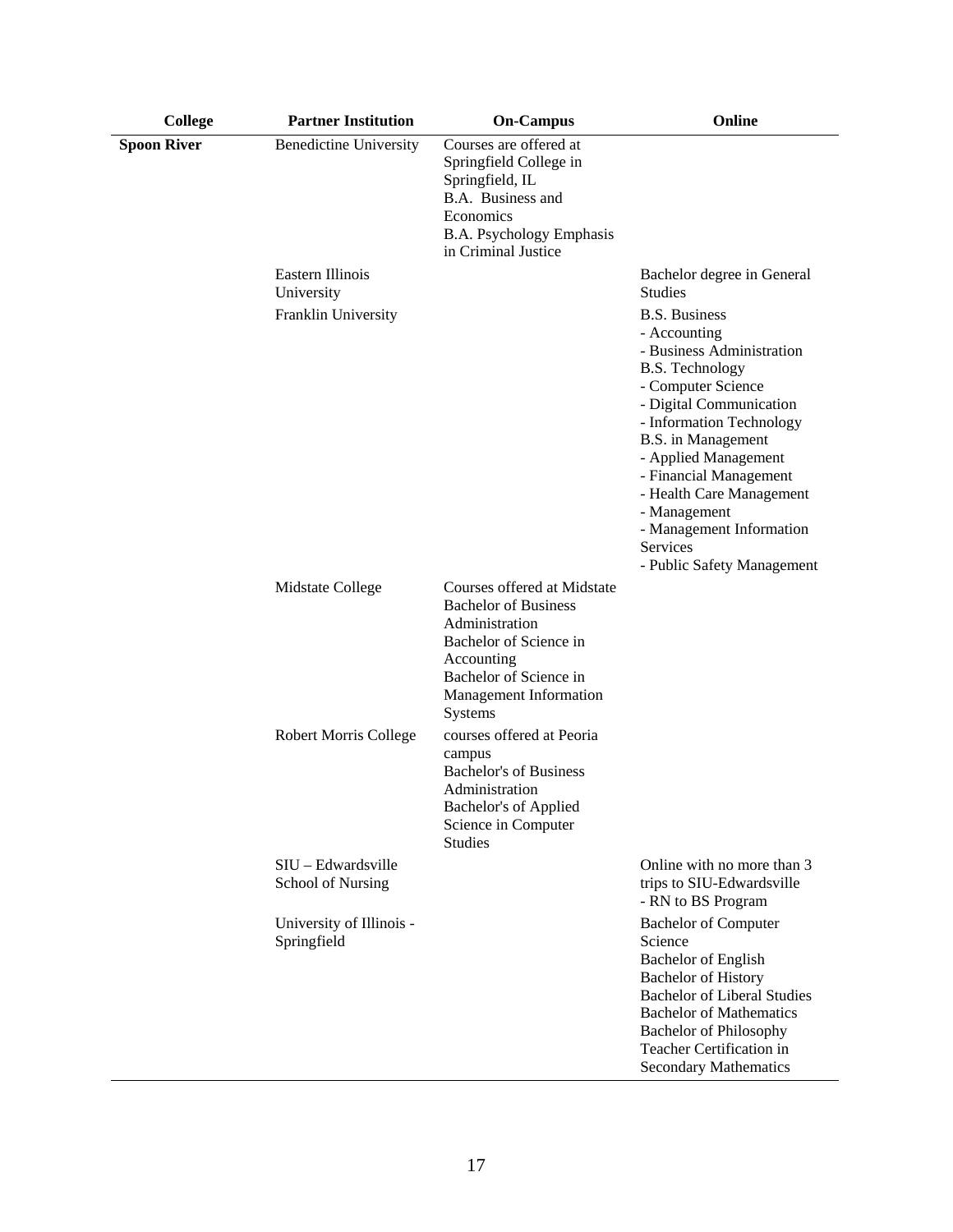| <b>College</b> | <b>Partner Institution</b>      | <b>On-Campus</b>                                                                                                                                                                                                                          | Online |
|----------------|---------------------------------|-------------------------------------------------------------------------------------------------------------------------------------------------------------------------------------------------------------------------------------------|--------|
| <b>Triton</b>  | Regis University                | 30-90 agreements in 8<br>different degree options all<br>available through on-line<br>delivery                                                                                                                                            |        |
|                | Indiana University              | 30-90 agreement available<br>through on-line delivery                                                                                                                                                                                     |        |
|                | Southern Illinois<br>University |                                                                                                                                                                                                                                           |        |
|                | National Louis<br>University    | Bachelors of Arts in<br>Education;<br>Bachelors of Arts in Early<br>Education; Bachelor of<br>Science in Management<br>Information Systems;<br>Bachelor in Applied<br><b>Behavioral Sciences;</b>                                         |        |
|                | <b>Benedictine University</b>   | RN to BSN program<br>Master in Public Health                                                                                                                                                                                              |        |
|                |                                 | Partnership Agreement<br>approved at Triton's<br>November Board. Program<br>offerings scheduled to begin<br><b>Fall 2007</b>                                                                                                              |        |
|                | Governors State<br>University   | Bachelors of Arts in<br>Criminal Justice; Bachelors<br>of Arts in Business<br>Administration; Bachelors<br>of Science in Social Work;<br>Masters degree in Business<br>Administration; and Masters<br>degree in Public<br>Administration; |        |
|                |                                 | Partnership agreement to be<br>presented to Triton Board in<br>Jan 2007                                                                                                                                                                   |        |
|                | Eastern Illinois<br>University  |                                                                                                                                                                                                                                           |        |